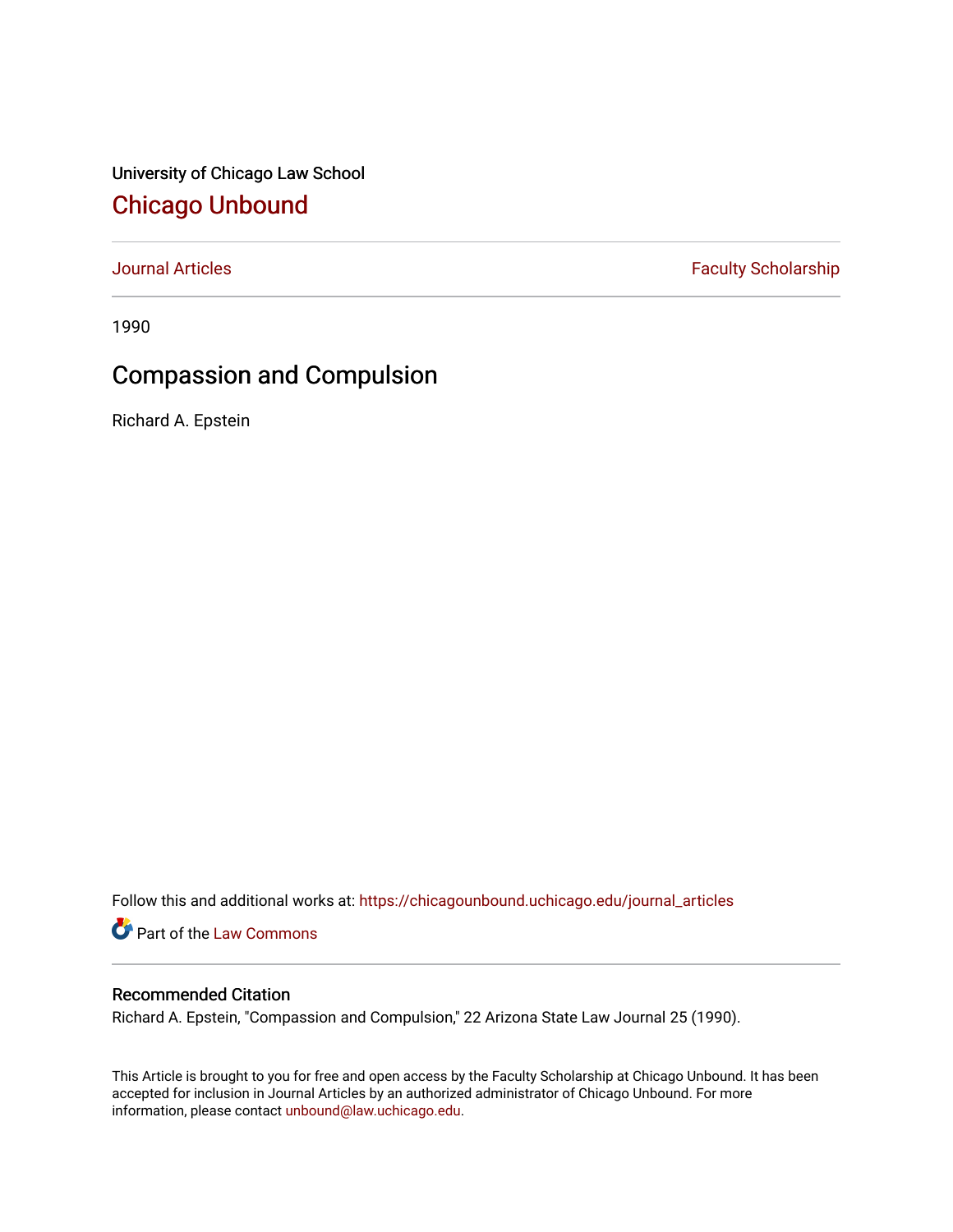## **Compassion and Compulsion**

## Richard **A.** Epstein\*

The subject of this panel is compassion. It seems to me that you cannot talk about compassion unless you pair it with another element that is every bit as indispensable to the judicial process: that is compulsion, the opposite side of the coin.

I think the way in which to frame the discussion is to ask exactly how this mix of compassion and compulsion works. In order to do this, it's very useful to step back a moment from what judges do in their professional lives to figure out how compassion works in the ordinary lives of most of us. Now, if this were a law and economics seminar, I would start with utility-maximizing individuals who are riskadverse under conditions of uncertainty and then proceed to explain how they behave in order to maximize consumer surplus. And that's actually not a bad model to describe how most people behave most of the time.

But, on the other hand, that model misses a very important element of ordinary human life, where large numbers of people are rational in acquiring wealth inside the marketplace, only to then turn around and act, not irrationally, not non-rationally, but certainly benevolently or charitably in giving their money away. So that if you think back to all the great robber barons of the nineteenth century, most of them set up universities or museums: the Field Museum of Natural History; the Rockefeller Institute; even Vassar, Smith, and Barnard were all magnates of one sort or another. Their major task in life was to find out how to give large sums of money away—intelligently.

And I don't see anything wrong with that. I think the simplest explanation for why this pattern is fine is that the compassion that is exhibited is compassion paid for out of resources owned and otherwise at the complete disposal of the individual who makes the gift. With voluntary transfers, the element of compulsion drops out of the picture, so you have a pure system of compassion. And it seems to work pretty well.

James Parker Hall Distinguished Service Professor of Law, University of Chicago.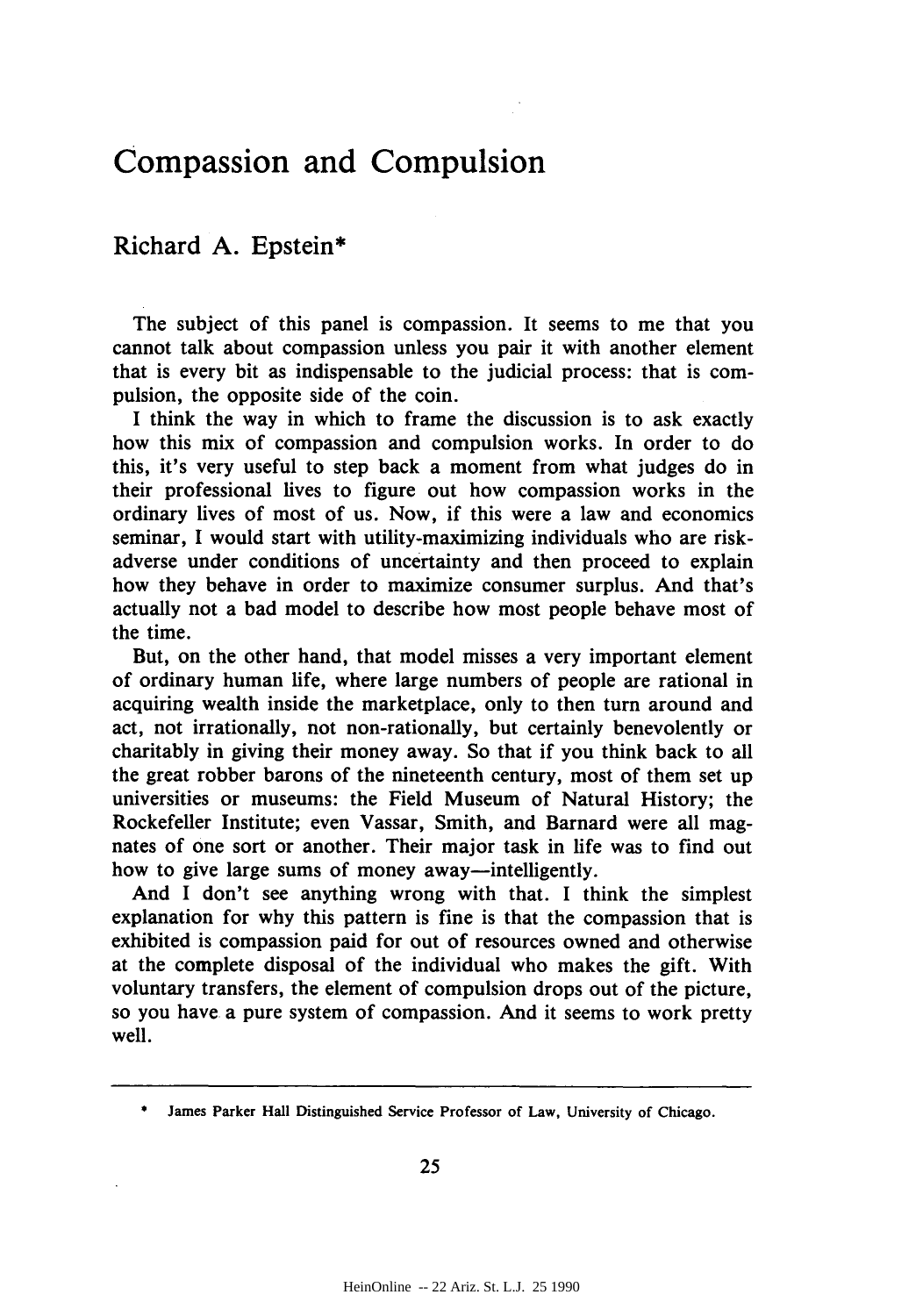Judges, however, are never in the position of deciding to dedicate their own resources to the benefit of other people. Judges are hired for the most part to resolve disputes. They are required to exert compulsion against one party or the other in litigation. So to the extent that a plaintiff comes in and Judge Schroeder or Judge Noonan says "demurrer sustained," compulsion, the force of the state, will be brought to bear against the plaintiff to make sure that he doesn't recover any money from this particular defendant by self-help. On the other hand, if the demurrer is overruled and the facts pleaded were proved, compulsion will run exactly in the opposite direction. A plaintiff will be able to exert the force of the state to collect money from the defendant.

Now under these circumstances, it's very hard to see how compassion can be an appropriate mode of analysis if the precondition for compassion-the giving of your own to somebody else out of your own free will-is necessarily absent. You face the situation in which you are necessarily compelling A to do something for the benefit of B, and you are doing so by virtue of the monopoly of power that the state conferred on you as a necessary condition for social order. So it seems to me that once you start to examine the judicial role, the willingness to show compassion is going to be extraordinarily dangerous and extraordinarily difficult.

But suppose somebody says, "Look, you don't have to worry about the structural features, what you have to do is to spend more time trying to figure out the merits of the individual case. Of course, we recognize that compulsion is the raison d'etre of the judge, but the .rules that he applies are not given as facts of nature; they don't come as self-evident clues from far and distant places; what we want to do is to make sure that when we generate the rules governing coercion, we take compassion into account."

So what my critic would say is, "Yes Epstein, you are right. It's quite clear that judges have to use compulsion, but choice of the rules that they are going to enforce is itself something which may well be influenced by compassion." Again, I think that's an alluring argument, but on balance, I think that it's wrong. Let me give you a comparison to a little bit to moral philosophy. There is in moral philosophy a very tricky class of obligations, known as "imperfect" obligations. These are obligations that, on the one hand, require certain individuals to do certain things; but, on the other, they give no particular enforceable right to any other individual to compel the performance of that particular act. Standard theory usually has obligations of benevolence falling into the class of imperfect obligations. I may well, as a citizen, as a Jew, as an American, as an Illinoisan, have various sorts of obligations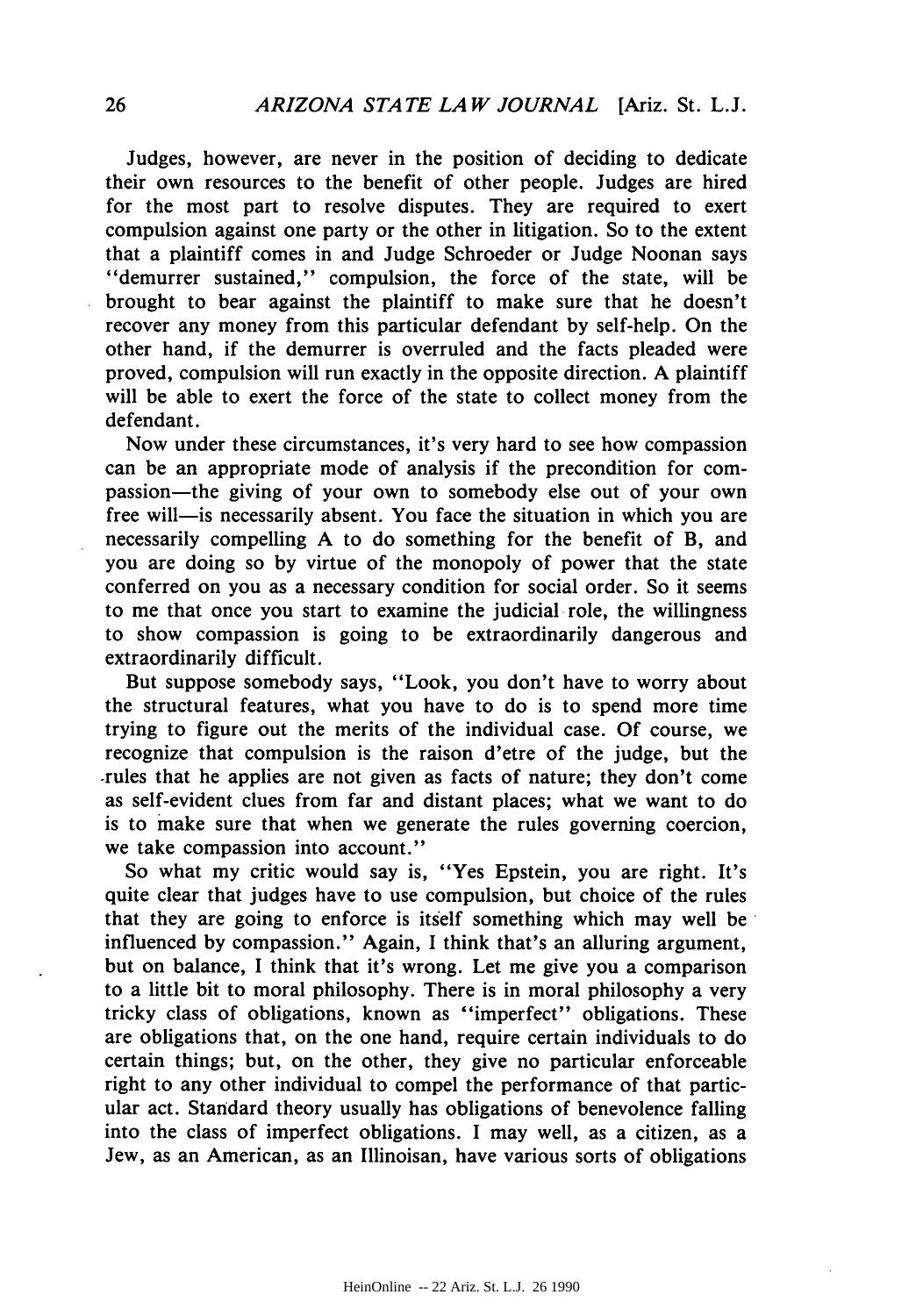to give to certain other people. But there is no determinate party who, as a plaintiff, could turn around and sue me. Rather, the compulsion, such as there is, is compulsion of a more social sort; if I don't do these things, others who know my financial situation and my ability to help will look upon me less favorably than if I had discharged this social obligation.

I think that no one ought to be cynical about these imperfect obligations. There is a huge industry in the world of charitable giving that plays upon these powerful sentiments, which enables churches, hospitals, and universities to raise billions of dollars annually. (It is something of a mystery why compassion or charity should be directed towards law professors.)

Now this attitude toward benevolence does not translate into the legal system. If you, as a judge said, "Look, now that I have this kind of a difficult situation, I want compassion to tell me what the obligations are going to be," then you are going to give to some individuals the power to compel naked transfers from other persons because you think that they need the money. As you start down this road, you may think that you are compassionate as a judge in articulating legal rules, but you will systematically ignore the other part of the problem, which is how these rational, self-maximizing recipients will play the system for all that it is worth.

The difficulty, therefore, is that you create a fundamental imbalance in the operation of the system. Those judges charged with determining the scope of these obligations are going to be precisely those people who do *not* have to foot the bill. This is the most dangerous kind of political situation that you could create because of the fatal mismatch between cost and benefit.

To give the benefit to A and impose the cost upon B creates a constant political tension. The person charged with the obligation will be in the position of constantly resisting it, because his benevolence and interests run in different directions. The person who receives the right will dissipate huge portions of the political gain in self-interested behavior designed to secure the transfer. It is therefore risky business to make compassion an element in construing statutes. Far from creating stable social situations associated with imperfect obligations of benevolence, you move to the opposite extreme: you create a political dynamic where the level of self-interested conduct is apt to increase to take advantage of the opportunities for uncompensated transfers that have been introduced into the judicial system.

Now, the second question is, what happens if you, as judge, are faced with statutes that in fact seem to require uncompensated transfers from one group of individuals to another, or otherwise limit freedom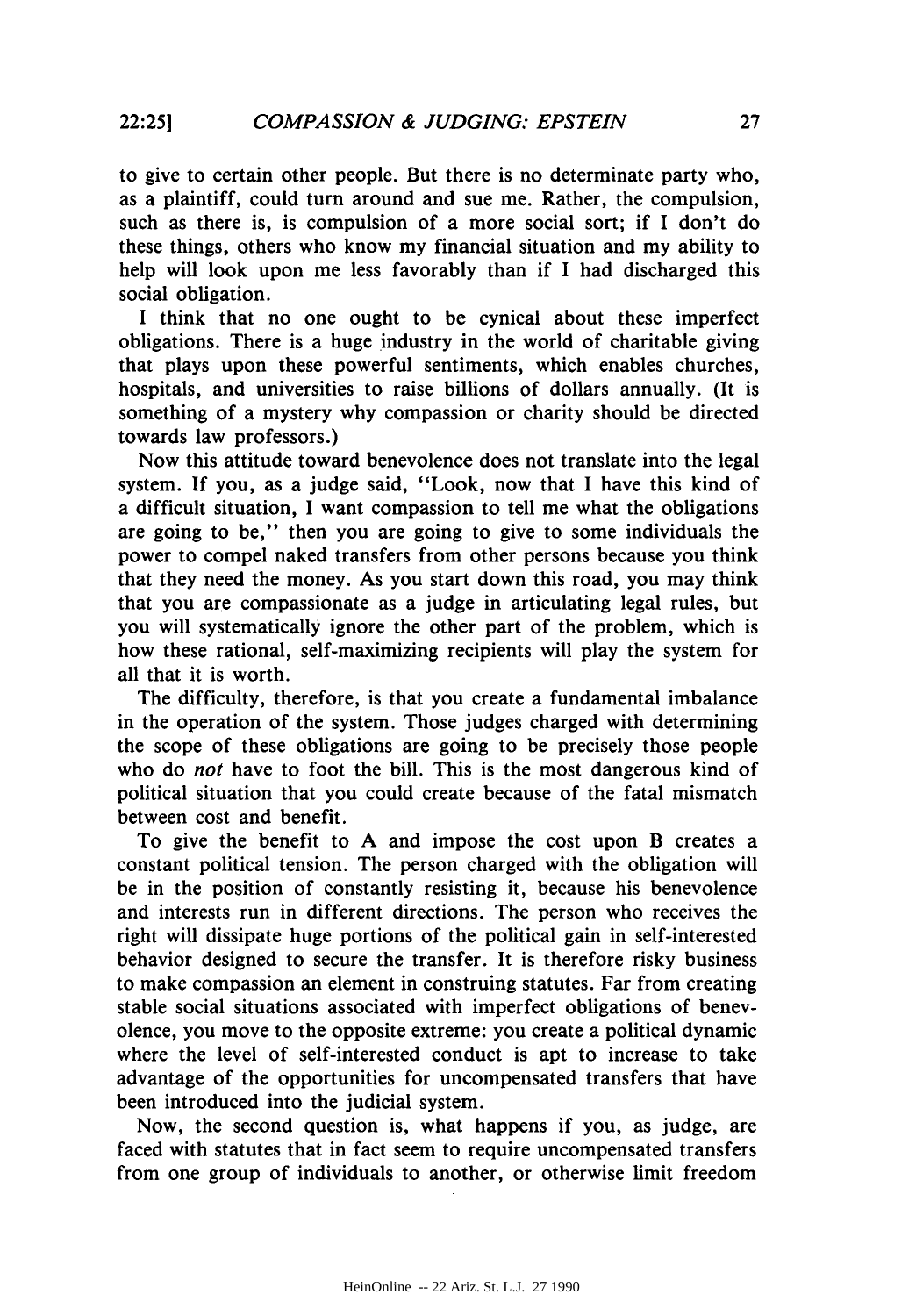of contract. The American statute book is absolutely filled with obligations of this kind. What is the duty of a judge with respect to these statutes? That is, if the so-called "compassion judgment" has been made by the legislature, how should the judge respond? Here it seems to me that we have to distinguish very sharply between two judicial roles: The first asks the judge to engage in statutory construction; the second asks the judge to bring constitutional oversight to legislative behavior.

The two questions get different answers. As a matter of statutory construction, the right method is as follows: the judges ought, as best they can, to figure out the intention, design, and purpose of the legislature. They gather that information from the context of the statute or from its written language. If " $X$ " is the way the statute reads, that's the way it ought to be interpreted.

As a judge I suspect I would be enormously hostile to  $98\%$  of the stuff that is churned out by Congress or a state legislature in any given year. But, having taken the oath of office and bowing to the rule of law, my job is to make sure that Congress directs us straight to hell by the fastest and most convenient way, if that's what its legislation ordains.

So if one is faced with a question about the proper construction of a rent control law, one might think that a particularly odious statute, as I do, but as a judge, I would make sure that it covers every single unit in New York City if that's how the state legislature or the city council drafted the statute. So at that point, it's not my role to be compassionate. It's simply to translate whatever legislatures have done into action.

But then my approach is far different when there is a constitutional issue. Now here I think you can all relax about my views, for it's quite clear nothing I could say would ever get past a Senate confirmation hearing. But I will say it anyway.

Within the modern framework on redistribution, there are two cuts that you could take. One is a very hard-line cut, which on balance I accept, but which is largely unsalable. The second cut, which is also political, is far more practical. Let me explain to you the difference between the two positions, and why one is a politically viable position while the other is not.

The hard-line position says that, given the dynamic that I have talked about-that efforts to create public compassion always result in selfinterested behavior being magnified-one ought to keep the state out of the entire business of redistribution. There are a whole variety of clauses, most notably the takings clause, that are perfectly tailored for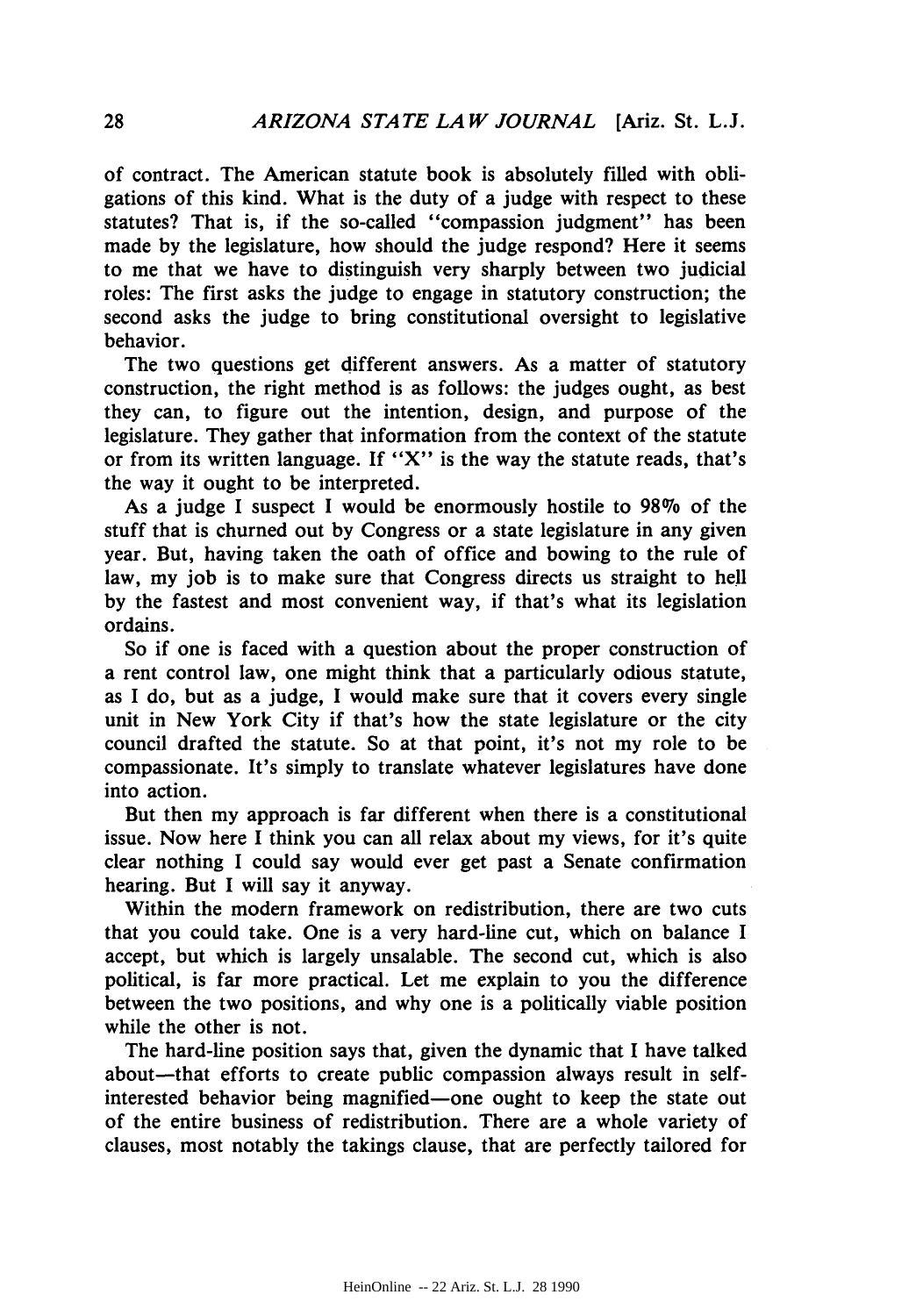that particular purpose. Today the legal authority against this view is so absolutely uniform that is scarcely within the realm of any judge, or justice, to overturn that social consensus by unilateral act.

But the second line seems to me to be much closer to the point. The legislature could be told: "It's okay for you be compassionate, but if you are going to be compassionate, you had better be compassionate out of general revenues." Let me give you an illustration with the rent control case as to what I mean.

There are three parties to a rent control situation. One is the landlord, one is the tenant, and the third is the state legislature or the city council that moderates the relationship between landlord and tenant. The legislature can make the following kind of judgment: it can identify a certain class of individuals who are entitled to receive premises at below market rent. If a unit would ordinarily rent for \$200, and the legislature thinks some tenant ought to get it for \$150, there's a \$50 per month difference, which a public subsidy can make up.

Once the subsidy is paid, you can be as compassionate to the poor as you choose. But who's going to pay the bill? The modern position is, well, the legislature does not have to be compassionate with public funds: it simply has to tell a certain group of landlords, many of whom are from out-of-town, to fund the full liability. I don't regard that as compassion: compassion presupposes you pay with your own resources, not that you make somebody else pay with his. So the proper constitutional response to all approaches of this sort is to say to the legislature: "You want that subsidy, but you can't do it off-budget." You must pass an appropriations bill that takes \$50 per month, per unit, and pays it to the landlord. In effect, the legislature rents the units at market price, and then relets them at below market prices to the favored class.

In principle you can now have all the redistribution you want. The issue is, how much will you have? The answer is, you'll have less. And the reason that you will have less is that the people who pass modern rent control statutes aren't compassionate. They are playing interest group politics. Once you make sure that their compassion has to be bought with their own dollars, you induce a state of affairs that has a clear (if imperfect) resemblance to private charity: the group who gives the money out of benevolence takes the financial hit itself.

So it is a perfectly responsible constitutional position to say, you may have all the redistribution that you want, you may have the world's largest welfare state, but you must fund it out of general revenues. In practice you will have a diminished welfare state. I have no question that, if put to a popular vote, the amount of coerced transfers in the